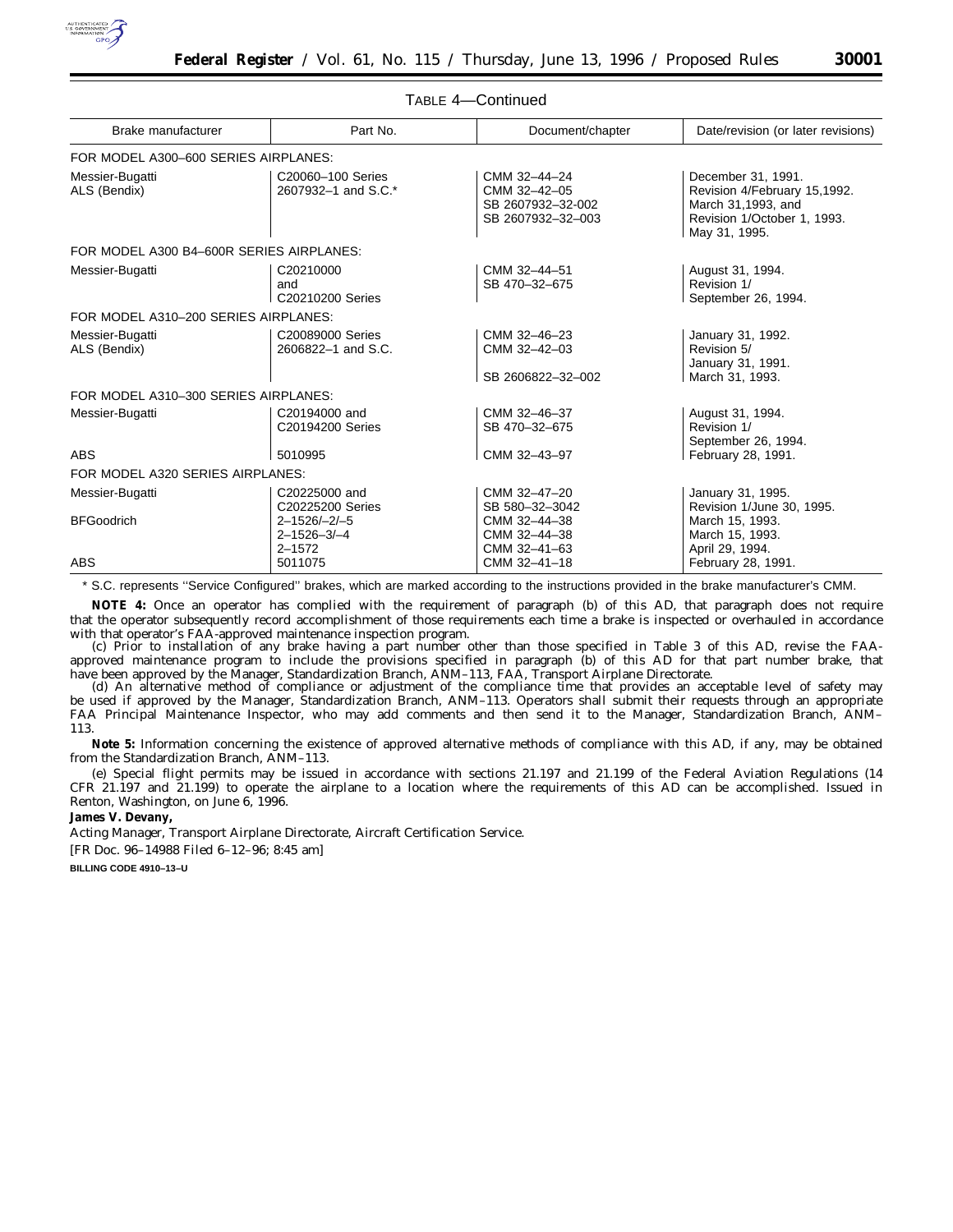# **DEPARTMENT OF HEALTH AND HUMAN SERVICES**

# **Food and Drug Administration**

## **21 CFR Part 343**

**[Docket No. 77N–094A]**

**RIN 0910–AA01**

# **Internal Analgesic, Antipyretic, and Antirheumatic Drug Products for Overthe-Counter Human Use; Proposed Amendment to the Tentative Final Monograph**

**AGENCY:** Food and Drug Administration, HHS.

## **ACTION:** Notice of proposed rulemaking.

**SUMMARY:** The Food and Drug Administration (FDA) is proposing to amend the tentative final monograph for over-the-counter (OTC) internal analgesic, antipyretic, and antirheumatic drug products to include the use of aspirin, buffered aspirin, and aspirin in combination with antacid to reduce the risk of vascular mortality in people with a suspected acute myocardial infarction (MI). This proposal is in response to two citizen petitions and is part of the ongoing review of OTC drug products conducted by FDA.

**DATES:** Submit written comments by September 11, 1996. Written comments on the agency's economic impact determination by September 11, 1996. The agency is proposing that any final rule that may issue based on this proposal be effective 12 months after the date of its publication in the **Federal Register**.

**ADDRESSES:** Written comments to the Dockets Management Branch (HFA– 305), Food and Drug Administration, 12420 Parklawn Dr., rm. 1–23, Rockville, MD 20857.

**FOR FURTHER INFORMATION CONTACT:** William E. Gilbertson, Center for Drug Evaluation and Research (HFD–105), Food and Drug Administration, 5600 Fishers Lane, Rockville, MD 20857, 301–827–2304. **SUPPLEMENTARY INFORMATION:**

# **I. Introduction**

In the **Federal Register** of November 16, 1988 (53 FR 46204), the agency published a tentative final monograph (TFM) to establish conditions under which OTC internal analgesic, antipyretic, and antirheumatic drug products are generally recognized as safe and effective and not misbranded (hereinafter referred to as the 1988 TFM). The 1988 TFM included professional labeling for drug products containing aspirin, buffered aspirin, and aspirin in combination with an antacid for certain cardiovascular and cerebrovascular uses to: (1) Reduce the risk of death and/or nonfatal MI in patients with a previous infarction or unstable angina pectoris, and (2) reduce the risk of recurrent transient ischemic attacks (TIA's) or stroke in men who have had transient ischemia of the brain due to fibrin platelet emboli.

The agency has received two citizen petitions (Refs. 1 and 2), submitted in accord with § 10.30 (21 CFR 10.30), requesting that the professional labeling section of the monograph for OTC internal analgesic, antipyretic, and antirheumatic drug products be amended to include an indication for the use of aspirin in treating acute MI. One petition included reports of four studies to support this indication. The petitions are on public display in the Dockets Management Branch (address above).

FDA has reviewed the information in the petitions and finds that it supports the safety and effectiveness of aspirin, buffered aspirin, or aspirin in combination with antacid to reduce the risk of vascular mortality in patients with a suspected acute MI. Therefore, the agency is proposing to amend the professional labeling in § 343.80 of the 1988 TFM for OTC internal analgesic drug products to include information on aspirin, buffered aspirin, or aspirin in combination with antacid for this indication. Final agency action on this proposal will occur in a future issue of the **Federal Register**.

#### **II. The Citizen Petitions**

## *A. The Agency's Evaluation of the Citizen Petitions*

One citizen petition (Ref. 1) included reports of four clinical trials conducted to evaluate the safety and effectiveness of aspirin in treating acute MI (Refs. 3 through 6). The petition cited the results of the Second International Study of Infarct Survival (ISIS–2) (Ref. 3) as primary support for the safety and effectiveness of aspirin in the treatment of acute MI to reduce the risk of fatal and nonfatal cardiovascular and cerebrovascular events.

The ISIS–2 study was undertaken after a pilot study (Ref. 7) of 619 subjects suggested that aspirin was effective in reducing the incidence of nonfatal reinfarction, death, and stroke in subjects with suspected acute MI. The ISIS–2 study was a 2 x 2 factorial study of 17,187 subjects (both men and women) with suspected acute MI, randomized so that 8,592 subjects received a single dose of streptokinase

(1.5 million units (MU)) and 8,595 received an intravenous placebo (hepatitis-B-antigen-free albumin). Streptokinase or placebo was intravenously infused over about 1 hour in 50 to 200 milliliters of physiological saline. Of the subjects, 8,587 were also allocated randomly to receive oral aspirin (162.5 milligrams (mg), entericcoated) daily for 1 month (the first dose crushed, sucked, or chewed), and 8,600 received oral placebo (enteric-coated starch tablets). Thus, within 24 hours of the onset of symptoms, 4,300 subjects received streptokinase plus oral placebo, 4,295 received aspirin plus placebo infusion, 4,292 received both active treatments, and 4,300 received double placebo. Subjects in whom acute MI was suspected but not confirmed were eligible for the study if they were entered within 24 hours of the onset of symptoms and had no clear indication for, or contraindication to, streptokinase or aspirin. Subjects from 417 hospitals in 16 countries were included in the study. Information collected and recorded prior to randomization included patient identifiers, age, systolic blood pressure, hours from onset of pain, aspirin use in the week prior to admission, and details concerning the planned treatment. Ancillary treatment (including treatment with aspirin) was not restricted. Electrocardiogram (ECG) results were not used as a basis for randomization. Once enrolled, subjects remained in the assigned treatment group for an intent-to-treat analysis of results.

An ECG done prerandomization was submitted along with information on compliance with the study treatment, other drug use, and adverse events. Observers blind to the treatment assignment read the ECG's and reviewed the deaths. Causes of death were categorized as ''vascular'' or ''nonvascular.'' The protocol defined vascular deaths as those attributed to cardiac, cerebral, hemorrhagic, other vascular, or unknown causes. Further details of reports of stroke were collected for blinded review by a neurologist.

Three primary analyses were conducted to assess the following effects: (1) Streptokinase on vascular mortality during the first 35 days, (2) streptokinase on vascular mortality during the entire study period (a median followup of 15 months), and (3) oral daily aspirin on vascular mortality during the first 35 days. The effects of allocated treatment on clinical events (reinfarction, cardiac rupture, cardiac arrest, bleeding, and stroke) and on nonvascular mortality were also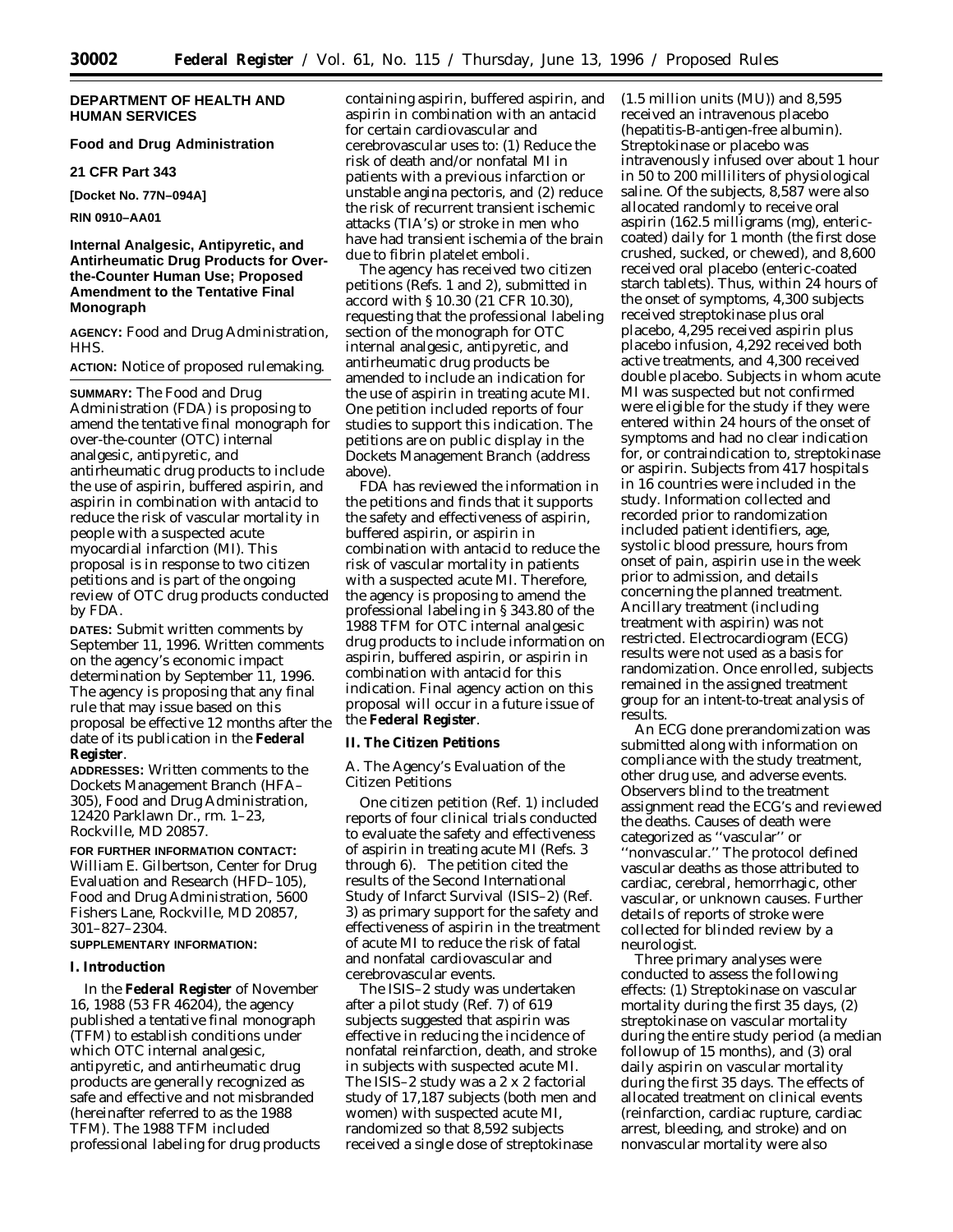evaluated. Although not specified in the protocol, subgroup analysis on vascular mortality in days 0 to 35 was performed for certain parameters, such as age, gender, diabetes, and systolic blood pressure.

Results were presented as absolute changes and as changes in the odds of death. The report states: ''\* \* \* a change from 10 percent dead (odds 10/90) to 8 percent dead (odds 8/92) involves an odds ratio of 8/92 divided by 10/90, or 0.78, and is therefore described as a 22 percent reduction in the odds of death (rather than as a 20 percent reduction in the risk of death).'' (A change from 10 percent dead (risk 10/100) to 8 percent dead (risk 8/100) would represent a 20 percent reduction in risk of death.)

During the first 35 days, there were 804 (9.4 percent) vascular deaths in the 8,587 subjects randomized to receive oral aspirin, and 1,016 (11.8 percent) vascular deaths in the 8,600 subjects randomized to placebo. These results represent an absolute reduction of 2.4 percent in the mean 35-day vascular mortality attributable to aspirin and a highly significant (23 percent) reduction in the odds of vascular death (2p < 0.00001, confidence interval 15 to 30 percent). Although not an endpoint specified in the protocol, an effect of aspirin was still present after the median 15-month followup was completed, with a total reduction of early and late vascular mortality of 1.9 percent, highly significant (2p < 0.001).

The number of nonvascular deaths in subjects allocated to receive aspirin was not significantly different from subjects receiving placebo for the 15-month

median followup. One nonvascular death occurred before 5 weeks, and 24 deaths occurred after 5 weeks in the aspirin group, compared to 7 and 32, respectively, in the placebo group. Total mortality (vascular plus nonvascular) was reduced at both 35 days (9.4 percent versus 11.9 percent, odds ratio 0.77) and after 15 months median followup (16.0 percent versus 18.1 percent odds ratio 0.87) for the aspirin group and placebo group). The reduction in all-cause mortality was highly significant (2p < 0.001) at both times.

The beneficial effects of aspirin on vascular mortality in days 0 to 35 was found to be independent of streptokinase infusion. (See Table 1.)

#### **TABLE 1.—BENEFICIAL EFFECTS OF ASPIRIN ON VASCULAR MORTALITY IN DAYS 0 TO 35**

| Treatment <sup>1</sup> Tablet/Infusion | Vascular Deaths/No. of Subjects | Percent | Percent<br>Absolute<br>Change | Percent<br>Reduction in<br>Odds of Death |
|----------------------------------------|---------------------------------|---------|-------------------------------|------------------------------------------|
| $A/S + A/P$                            | 804/8,5872                      | 9.4     |                               |                                          |
| vs<br>$P/S+P/P$                        | 1,016/8,6003                    | 11.8    | $-2.4$                        | 23 (2p<000001)                           |
| A/P                                    | 461/4,295                       | 10.7    |                               |                                          |
| VS<br>P/P                              | 568/4,300                       | 13.2    | $-2.5$                        | 21 (2p<0001)                             |
| A/S                                    | 343/4,292                       | 8.0     |                               |                                          |
| vs<br>P/S                              | 448/4,300                       | 10.4    | $-2.4$                        | 25 (2p<0001)                             |
| A/S                                    | 343/4,292                       | 8.0     |                               |                                          |
| vs<br>P/P                              | 568/4,300                       | 13.2    | $-5.2$                        | 42 (2p<000001)                           |
| A/S                                    | 343/4,292                       | 8.0     |                               |                                          |
| vs<br>A/P                              | 461/4,295                       | 10.7    | $-2.7$                        | 28 (2p<00001)                            |
| P/S                                    | 448/4,300                       | 10.4    |                               |                                          |
| VS<br>P/P                              | 568/4,300                       | 13.2    | $-2.8$                        | 23 (2p<00001)                            |
| $A/S + P/S$                            | 791/8,5924                      | 9.2     |                               |                                          |
| vs<br>$A/P + P/P$                      | 1,029/8,5955                    | 12.0    | $-2.8$                        | 25 (2p<000001)                           |

<sup>1</sup> A=aspirin, S=streptokinase, and P=placebo.<br>
<sup>2</sup> Inludes 4,295 allocated aspirin tablets + placebo infusion and 4,292 allocated aspirin tablets + streptokinase infusion.<br>
<sup>3</sup> Includes 4,300 allocated placebo tablets + p

5Includes 4,295 allocated aspirin tablets + placebo infusion and 4,300 allocated placebo tablets + placebo infusion.

Each subject received one tablet and one infusion (e.g., each subject was allocated either a single active ingredient plus placebo, both active ingredients, or two placebos). Aspirin reduced the odds of death within 35 days by 25 percent (standard deviation (SD) 6) in people who were also given streptokinase infusion, and by 21

percent (SD 6) in people given a placebo infusion  $(2p < 0.001)$ . Thus, aspirin was effective in reducing mortality both in the presence and absence of streptokinase.

Similarly, there were significantly fewer deaths in the streptokinase group compared to the placebo both in the presence and absence of aspirin. The effect of the combined therapy of aspirin

plus streptokinase was approximately additive. The 35-day vascular mortality of the group that received aspirin plus streptokinase was 8 percent compared to 13.2 percent for the double-placebo group. These results represent an absolute reduction of 5.2 percent and a 42-percent reduction in odds of death in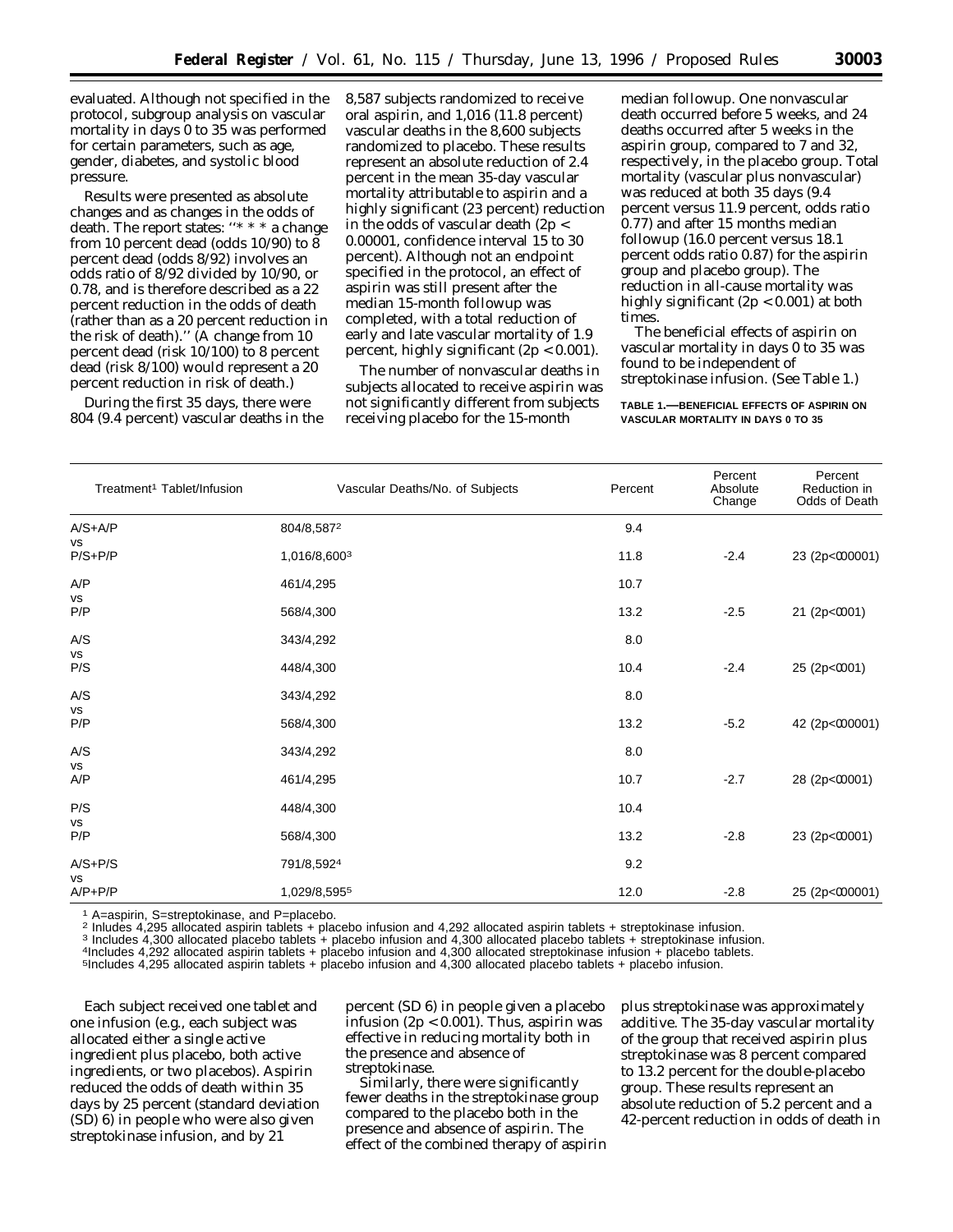the aspirin plus streptokinase group (2p  $< 0.00001$ ).

When specific clinical events (fatal plus nonfatal) that occurred in the hospital were evaluated separately, statistically significant absolute reductions favoring aspirin were found for reinfarction (1.5 percent absolute reduction, 45 percent odds reduction, 2p < 0.00001), cardiac arrest (1.2 percent absolute reduction, 14.2 percent odds reduction, 2p < 0.01), and total

stroke (0.4 percent absolute reduction, 41.5 percent odds reduction, 2p < 0.01). Moreover, the effect of aspirin over and above its effect on mortality was evidenced by small, but significant, reductions in vascular morbidity in those subjects who were discharged.

The combination of streptokinase infusion and daily aspirin was significantly better than either active treatment alone for vascular mortality (See Table 1). The differences in favor of aspirin plus streptokinase compared to double placebo for specific clinical events were 1.1 percent in reinfarction, 2.5 percent in cardiac arrest, and 0.5 percent  $(2p = 0.02)$  in total stroke. The effects of aspirin and aspirin in combination with streptokinase on major clinical events that occurred in a hospital is shown in Table 2.

#### **TABLE 2.—EFFECTS OF ASPIRIN AND ASPIRIN PLUS STREPTOKINASE ON MAJOR CLINICAL EVENTS IN HOSPITAL**

|                           |                       | Aspirin            |                               |                              | Aspirin plus Streptokinase        |                               |  |
|---------------------------|-----------------------|--------------------|-------------------------------|------------------------------|-----------------------------------|-------------------------------|--|
|                           | <b>Asprin Tablets</b> | Placebo<br>Tablets | Percent<br>Absolute<br>Change | Aspirin and<br>Streptokinase | Placebo<br>Infusion and<br>Tablet | Percent<br>Absolute<br>Change |  |
| Number randomized         | 8,587                 | 8,600              |                               | 4,292                        | 4,300                             |                               |  |
| Number discharged alive   | 8,492                 | 8,489              |                               | 4,239                        | 4,238                             |                               |  |
| Reinfarction (any)        | 156                   | 284                | 1.5                           | 77                           | 123                               | 1.1                           |  |
| (any discharged alive)    | 83                    | 170                | 1.0                           | 46                           | 61                                | 0.4                           |  |
| Cardiac rupture (any)     | 69                    | 81                 | 0.1                           | 31                           | 38                                | 0.2                           |  |
| (any discharged alive)    | 7                     | 5                  | 0.0                           | 2                            |                                   | 0.0                           |  |
| Cardiac arrest (any)      | 690                   | 793                | 1.2                           | 311                          | 417                               | 2.5                           |  |
| (any discharged alive)    | 259                   | 289                | 0.4                           | 133                          | 129                               | $-0.1$                        |  |
| Stroke (any)              | 47                    | 81                 | 0.4                           | 25                           | 45                                | 0.5                           |  |
| (fatal)                   | 20                    | 30                 | 0.1                           | 12                           | 18                                | 0.1                           |  |
| (disabled)                | 17                    | 23                 | 0.1                           | 9                            | 15                                | 0.1                           |  |
| (not disabled)            | 10                    | 28                 | 0.2                           | 4                            | 12                                | 0.2                           |  |
| (hemorrhagic)             | 5                     | $\overline{2}$     | 0.0                           | 5                            | $\Omega$                          | $-0.1$                        |  |
| (any discharged alive)    | 27                    | 51                 | 0.3                           | 13                           | 27                                | 0.3                           |  |
| Major bleeds (transfused) | 31                    | 33                 | 0.0                           | 24                           | 11                                | $-0.3$                        |  |
| Minor bleeds              |                       |                    |                               |                              |                                   |                               |  |
| (not transfused)          | 215                   | 163                | $-0.6$                        | 167                          | 33                                | $-3.2$                        |  |

Subgroup analysis was done for 35 day vascular mortality for 3,945 women assigned to either aspirin (1,994) or oral placebo (1,951), and for 13,125 men assigned to aspirin (6,540) or oral placebo (6,585). Vascular mortality was higher in women than men in both the placebo and the aspirin group, but the absolute reduction of risk of vascular death was 2.6 percent for women and 2.4 percent for men, representing a 19 percent ( $p = 0.018$ ) odds reduction for women and a 25 percent  $(p < 0.0001)$ odds reduction for men. These data suggest that beneficial effects of aspirin may be expected in treating both men and women for an acute MI.

Subgroup analyses suggest that all age groups analyzed benefited from aspirin. There were 1 percent fewer vascular deaths recorded for 3,870 subjects under 60 years of age who received aspirin than for 3,850 subjects who received oral placebo (18 percent relative risk reduction). In subjects 60 to 69 years old, 3.1 percent fewer vascular deaths were recorded for 2,999 subjects who received aspirin than for 3,057 subjects who received placebo (22 percent relative risk reduction). Subjects over 70

years old (1,718 on aspirin versus 1,693 on placebo) appeared to have the greatest (4.7 percent) absolute reduction in vascular death. The relative risk reduction in subjects over 70 years old was 21 percent for those who received aspirin.

However, the agency agrees with the investigators' conclusion that more weight should be placed on the overall results than on any particular subgroup of people. The agency has determined that the evidence is insufficient at present to validate efficacy results in particular subsets of patients with suspected acute MI.

The principal entry criterion for subjects in the ISIS–2 study was that the responsible physician suspected acute MI based on clinical presentation. The protocol did not require that MI be documented in those entering the study. The agency notes that the only preliminary indications of an MI are chest pain and changes in the ECG. The report did not indicate how many of the subjects actually had an acute MI. In a retrospective analysis, about 98 percent of the subjects admitted to the study had some ECG abnormality.

Aspirin produced similar-sized reductions in vascular mortality among subjects treated early and treated late after the onset of symptoms (odds reductions at 0 to 4, 5 to 12, and 13 to 24 hours were 25 percent, 21 percent, and 21 percent, respectively). The effects of streptokinase appeared to be greatest among those treated earliest. When comparing subjects who received both aspirin and streptokinase to subjects who received double placebo, the odds of death were more reduced among those subjects randomized 0 to 4 hours (53 percent odds reduction; 2p < 0.00001) after the onset of pain than those randomized later: 5 to 12 hours (32 percent odds reduction; 2p < 0.0001), and 13 to 24 hours (38 percent odds reduction; 2p < 0.01).

The aspirin regimen was well tolerated. There was no difference in the incidence of major bleeding (bleeds requiring transfusion) between the two groups (0.4 percent for aspirin; 0.4 percent for placebo). There was a small but statistically significant 0.6 percent  $(SD = 0.2, 2p < 0.01)$  increase in minor bleeding in people taking aspirin compared to placebo (2.5 versus 1.9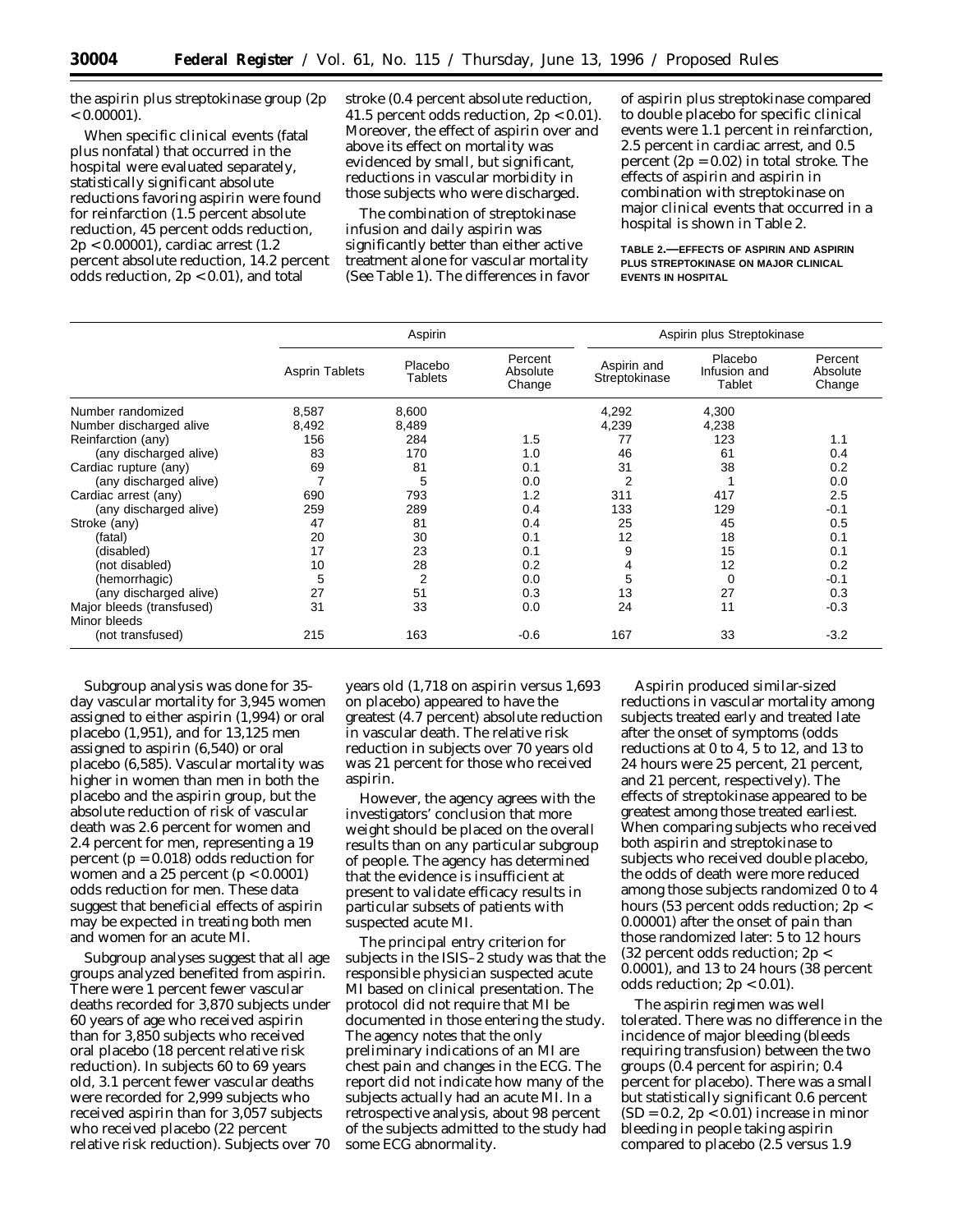percent). No other significant adverse effects were reported. Although there were five confirmed cerebral hemorrhages in the aspirin group compared with two in the placebo group, this difference was not statistically significant. As discussed above, the incidence of stroke of any cause was lower in subjects taking aspirin when compared to those on oral placebo (47 versus 81), a 0.4 percent absolute reduction and a 41.5 percent reduction in odds of stroke (2p < 0.01) in subjects taking aspirin.

The second study (Ref. 4) was a study of low dose aspirin (75 mg daily) and intravenous heparin in 945 men with unstable coronary artery disease, defined as non-Q-wave MI or increasing angina within the previous 4 weeks associated with ischemia (deficiency of oxygen supply to the heart muscle, due to the constriction or obstruction of a blood vessel) in a resting ECG or during a predischarge exercise test. The subjects were randomized within 72 hours after admission to coronary care units to receive bolus intravenous injections of heparin (10,000 units 4 times a day for 1 day and 7,500 units 4 times a day for 4 additional days) or placebo (saline) for 5 days, and oral aspirin (75 mg daily) or placebo for 1 year. The study was stopped early after publication of the ISIS–2 study. As a result, the minimum period of randomized treatment was reduced to 3 months. A detailed report of this study has not been submitted to the agency for review.

One hundred and forty-nine subjects were excluded from the study (115 with no evidence of myocardial ischemia after an exercise test, and 34 with an anterior Q-wave MI before recruitment). The remaining 796 subjects were randomized to either double placebo (199), heparin and aspirin (210), aspirin and placebo (189), or heparin and placebo (198).

The combined rate of MI or death in subjects on aspirin (aspirin with placebo and aspirin with heparin) was 9.1 percent and 10.6 percent lower at 1 and 3 months, respectively, than the combined rate for subjects receiving placebo (double placebo or placebo with heparin), a risk reduction of 68 percent at 1 month ( $p = 0.0001$ ) and 62 percent at 3 months ( $p = 0.0001$ ). Heparin alone did not appear to affect the rate of death or MI. However, the combination of heparin and aspirin was the only regimen that significantly reduced the risk of MI during the first 5 days in the hospital. Thus, the authors suggested that reduction of events in the aspirin treated group may have been influenced

by initial simultaneous treatment with heparin.

A few side effects were reported with the daily aspirin dose used in this study, although details were not provided. Hematological side effects were reported to be rare and minor. Gastrointestinal side effects were similar in the aspirin and placebo groups at 1 month, but were more frequent with aspirin (5.2 percent to 6.5 percent) than with placebo (0.7 percent to 1.9 percent) at 3 months.

This study primarily involved the use of aspirin in subjects with unstable angina. The agency has already accepted the benefits of aspirin in unstable angina and has included that indication in § 343.80(c).

The third study (Ref. 5) compared the effect of aspirin (100 mg daily) to placebo for 3 months on infarct size, death, reinfarction, unstable angina, and revascularization in 100 subjects with early symptoms of first anterior wall acute MI. All subjects also received subcutaneous heparin until they were mobilized. In addition, those subjects who were less than 70 years of age and had symptoms for less than 4 hours when recruited (24 subjects on aspirin and 26 subjects on placebo) also received thrombolysis therapy (intravenous streptokinase). The study was randomized for aspirin but not for thrombolysis.

The primary endpoint was infarct size in the first 72 hours. The size of the infarct was determined by the cumulative release of serum lactate dehydrogenase (LDH) in the first 72 hours. Secondary endpoints were death, reinfarction, unstable angina, and revascularization. The results showed a 10 percent difference in infarct size  $(1,431 \pm 782 \text{ versus } 1,592 \pm 1,082 \text{ LDH})$ units per liter) for the aspirin versus placebo group. This difference was not statistically significant ( $p = 0.35$ ). Of the secondary endpoints evaluated, only reinfarction was significantly lower in the aspirin than the placebo group (4 percent versus 18 percent, p < 0.03) at 3 months. Mortality rate was 20 percent in subjects given aspirin compared to 24 percent in those given placebo. This difference was not statistically significant ( $p = 0.65$ ).

The significant reduction in incidence of reinfarction in this study is surprising because of the small size of the study and may depend on an atypical incidence of reinfarction in the control group (18 percent at 3 months). This was much higher than in the control group of the ISIS–2 study (approximately 3 percent at 35 days). Followup for this third study was longer than for the ISIS–2 study (3 months

versus 35 days). Only subjects with early signs of first anterior wall infarction were eligible for entry in the third study, while in the ISIS–2 study subjects with only ''suspected acute MI'' were eligible. The more stringent entry criteria and the longer followup period may account for the higher incidence of reinfarction in the control group and the significant effect of aspirin on reinfarction in the third study. A detailed report of this study was not submitted to the agency. Based on the information provided, this study provides little additional evidence of the effectiveness of aspirin in treating acute MI.

The fourth study (Ref. 6) was an uncontrolled study to evaluate infarct vessel patency in subjects started on both aspirin (325 mg/day) and dipyridamole (75 mg/day) after thrombolytic therapy with streptokinase. In the absence of a control group, the study cannot provide any information on the effectiveness of aspirin in treating acute MI.

The second petition (Ref. 2) also requested the agency to approve professional labeling for aspirin for prevention of fatal and nonfatal cardiovascular events in patients with suspected acute MI. The petition requested approval of an initial dose of ''at least 162 mg aspirin'' during the 24 hours following acute MI, with continued treatment for at least the subsequent 30-day followup period at the minimum dose of 162 mg/day. The petition relied primarily on the results of ISIS–2 (Ref. 3) to support the labeling claim. Data from that study are summarized above.

In addition to ISIS–2, the petition included results of four published efficacy studies of aspirin in acute MI (Refs. 5, 7, 8, and 9). The study by Verheugt et al. (Ref. 5) was also submitted in the first petition and is discussed above.

In the ISIS–2 pilot study (Ref. 7), there was a nonsignificant reduction in nonfatal reinfarction in 313 subjects who received 325 mg aspirin on alternate days compared with 306 subjects who received placebo. Inhospital death (all causes) was reported to be significantly lower in the aspirintreated group. Postdischarge death was reported at a similar rate in both the aspirin and placebo subjects.

Elwood and Williams (Ref. 8) found no evidence of reduced mortality in males or females evaluated up to 28 days after a single 300 mg dose of aspirin. Aspirin or placebo was administered to 2,530 subjects, upon first suspicion of acute MI. Analysis was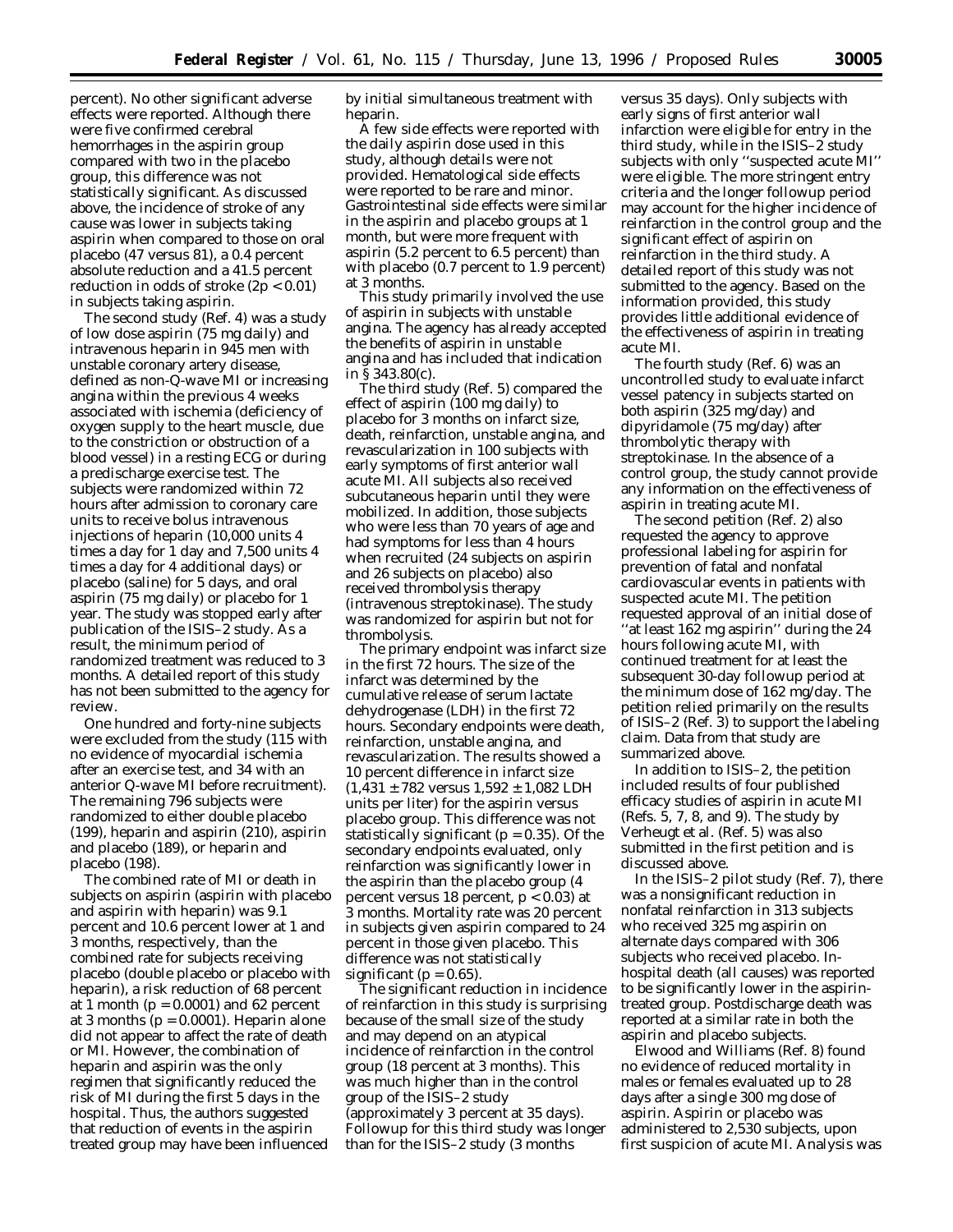confined to 1,705 subjects in whom acute MI was subsequently confirmed.

Husted et al. (Ref. 9) compared aspirin 100 mg/day, aspirin 1,000 mg/day, and placebo in 293 subjects with suspected acute MI. An intent-to-treat analysis showed no significant difference between groups. A significant benefit of 100 mg/day (but not 1,000 mg/day) on the combined incidence of cardiac death and nonfatal MI was found when subjects who withdrew from the study were excluded from the analysis. No conclusions were drawn as to the reasons for the difference in effect between a 100 mg and 1,000 mg daily dose.

The agency received additional comments that raised other issues related to professional labeling of aspirin for cardiovascular use. Those issues will be addressed in a future issue of the **Federal Register**.

# *B. Summary of the Agency's Evaluation*

The agency has determined that the ISIS–2 study (Ref. 3) supports the use of aspirin at a dose of 162.5 mg/day, started as soon as possible after an infarction and continued for at least 30 days to reduce the risk of fatal and nonfatal cardiovascular and cerebrovascular events in subjects with a suspected acute MI. The study also shows that the effect of aspirin is not diminished with concomitant early treatment with a thrombolytic (i.e., an immediate 1-hour, single-dose, infusion of 1.5 million units of streptokinase). Aspirin treatment should be started as soon as the physician suspects an MI, rather than delaying treatment until definitive testing can be done. A significant benefit of aspirin in reducing the risk of vascular death was seen in ISIS–2 for aspirin alone compared to placebo as well as for aspirin plus streptokinase compared to streptokinase alone, representing, in effect, two separate studies showing a benefit of aspirin. This internal replication supports the indication for treatment of acute MI. The large number of investigators involved in the study and the consistency of results among countries lend further credibility to the results of this single study.

The benefit of aspirin is evident for both all-cause mortality and vascular mortality for aspirin alone and for aspirin in addition to early thrombolytic treatment. Although the most important effect of aspirin in acute MI is the reduction in mortality, small, but statistically significant, decreases in nonfatal reinfarction and stroke were also found. Overall, the other studies included in the petitions are consistent with a favorable effect of aspirin in the

acute and subacute MI setting, but do not provide substantial support for ISIS–2. While the dosage in the ISIS–2 study was 162.5 mg enteric-coated aspirin daily, the agency believes onehalf of a conventional 325-mg tablet or two 80- or 81-mg tablets are also reasonable doses (i.e., a range of 160 to 162.5 mg).

In the 1988 TFM (53 FR 46204 at 46229 and 46231), the agency proposed  $(in § 343.20(b)(3))$  that aspirin, buffered aspirin, and aspirin in combination with antacids are effective to treat patients with TIA, a previous MI, or unstable angina pectoris. That proposal was based on recommendations of the Peripheral and Central Nervous System Drugs Advisory Committee, the agency's review of data submitted to show that buffered aspirin would be expected to have similar effects, and on the data from an unstable angina trial that used a highly buffered aspirin solution. Based on those data, the agency is proposing that aspirin, buffered aspirin, or aspirin in combination with an antacid may be used to treat patients with a suspected acute MI. After the 30-day recommended treatment with aspirin for acute MI, physicians should consider further therapy based on the labeling for dosage and administration of aspirin for prevention of recurrent MI (reinfarction).

Based on the above discussion, the agency is now proposing several changes in the professional labeling proposed in § 343.80(c) for OTC drug products containing aspirin proposed in § 343.10(b) or permitted combinations proposed in  $\S 343.20(b)(3)$  as follows: (1) Add information for treatment of a suspected acute MI, and (2) revise some of the previously proposed text based on additional information from the ISIS–2 study (Ref. 8).

## **III. Summary of Agency Changes**

In summary, the agency is proposing to add the following to the professional labeling in § 343.80(c): An indication for aspirin to reduce the risk of vascular mortality in patients with a suspected acute MI; the findings of the ISIS–2 study under ''Clinical Trials;'' a dosage of 160 to 162.5 mg for a suspected acute MI taken as soon as the infarct is suspected and then daily for at least 30 days; and a statement that this use of aspirin applies to both solid, oral dosage forms and buffered aspirin in solution.

To add the findings of the ISIS–2 study and to improve readability, the agency is also proposing the following: Change the heading from ''Indication'' to ''Indications;'' add the subheadings, ''Recurrent MI (Reinfarction) or Unstable Angina Pectoris'' and

''Suspected Acute MI,'' under the headings ''Indications,'' ''Clinical Trials,'' and ''Dosage and Administration;'' revise the text under ''Gastrointestinal Reactions'' and change from 300 mg aspirin to 160 mg aspirin daily the dosage level at which subjects should have biochemical measurements assessed; add a subheading, ''Bleeding,'' under the heading ''Adverse Reactions'' (after ''Gastrointestinal Reactions''); renumber existing reference (8) as reference (9); and add a new reference (8).

#### **IV. References**

The following references are on display in the Dockets Management Branch (address above) and may be seen by interested persons between 9 a.m. and 4 p.m., Monday through Friday.

(1) Comment No. CP9, Docket No. 77N– 0094, Dockets Management Branch.

(2) Comment No. CP10, Docket No 77N– 0094, Dockets Management Branch.

(3) ISIS–2 (Second International Study of Infarct Survival) Collaborative Group, ''Randomized Trial of Intravenous Streptokinase, Oral Aspirin, Both, or Neither Among 17,187 Cases of Suspected Acute Myocardial Infarction: ISIS–-2,'' *Lancet*, 2:349–360, 1988.

(4) RISC Group, ''Risk of Myocardial Infarction and Death During Treatment with Low Dose Aspirin and Intravenous Heparin in Men with Unstable Coronary Artery Disease,'' *Lancet*, 336:827–830, 1990.

(5) Verheugt, F. W. et al., ''Effects of Early Intervention with Low-dose Aspirin (100 mg) on Infarct Size, Reinfarction and Mortality in Anterior Wall Acute Myocardial Infarction,'' *American Journal of Cardiology*, 66:267–270, 1990.

(6) Hays, L. J. et al., ''Short-term Infarct Vessel Patency with Aspirin and Dipyridamole Started 24 to 36 Hours After Intravenous Streptokinase,'' *American Heart Journal*, 115:717–721, 1988.

(7) ISIS Pilot Study Investigators, ''Randomized Factorial Trial of High-Dose Intravenous Streptokinase, of Oral Aspirin and of Intravenous Heparin in Acute Myocardial Infarction,'' *European Heart Journal*, 8:634–642, 1987.

(8) Elwood, P. C., and W. O. Williams, ''A Randomized Controlled Trial of Aspirin in the Prevention of Early Mortality in Myocardial Infarction,'' *Journal of the Royal College of General Practitioners*, 29:413–416, 1979.

(9) Husted, S. E. et al., ''Acetylsalicylic Acid 100 mg and 1,000 mg Daily in Acute Myocardial Infarction Suspects: A Placebo-Controlled Trial,'' *Journal of Internal Medicine*, 226:303–310, 1989.

#### **V. Enforcement Policy**

The agency is allowing the proposed professional labeling to be used prior to the completion of a final rule for OTC internal analgesic, antipyretic, and antirheumatic drug products. This decision is based on the substantial data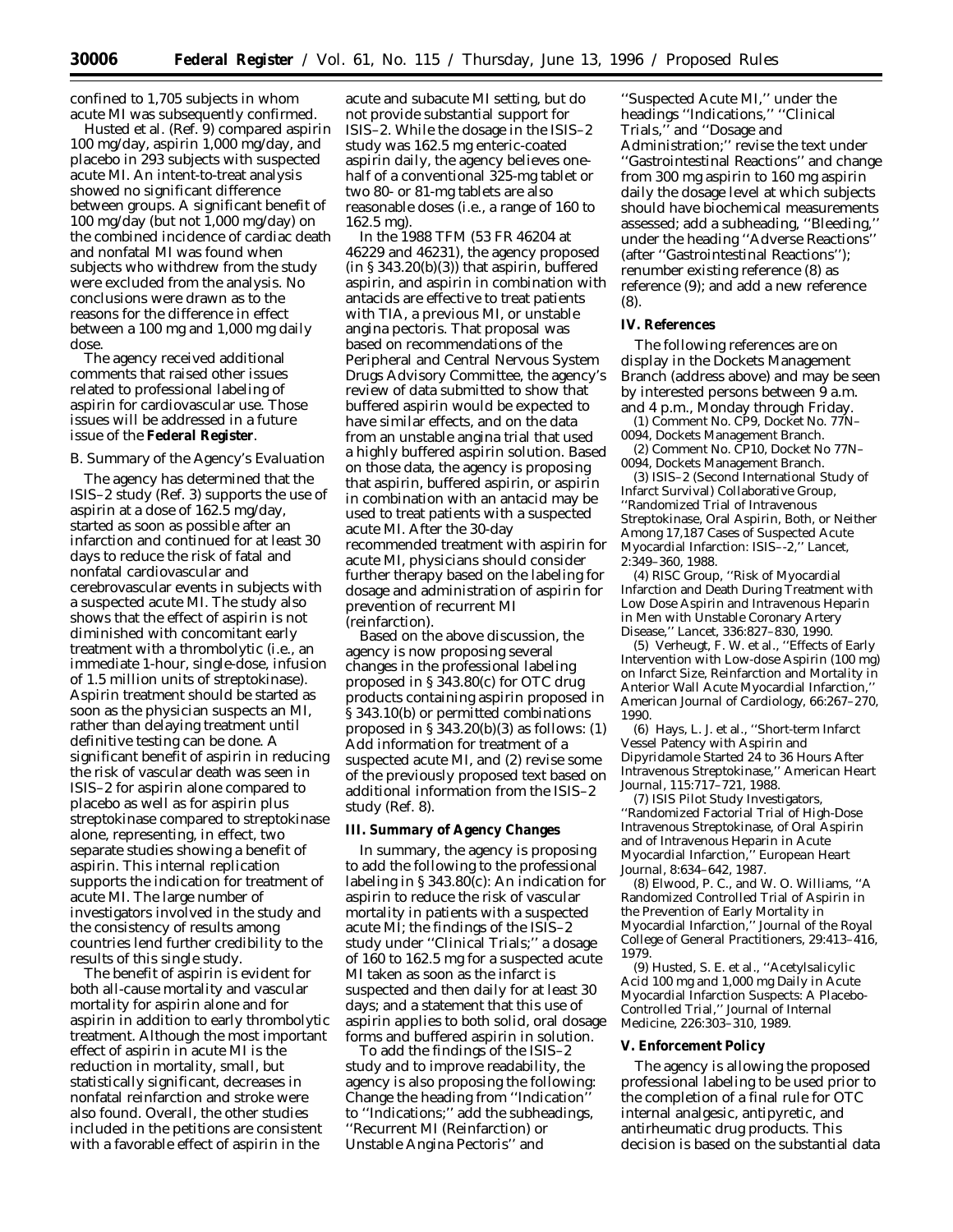supporting the safety and effectiveness of aspirin for suspected acute MI and on the importance of early dissemination of this information to health professionals. Manufacturers who disseminate this information must use the exact professional labeling set forth in this proposal. Such labeling may be disseminated pending issuance of a final rule, subject to the risk that the agency may, in the final rule, adopt a different position that could require relabeling, recall, or other regulatory action. Those manufacturers who do not wish to revise the professional labeling in accordance with this proposal may continue to disseminate the labeling proposed in the 1988 TFM (53 FR 46204 at 46258 through 46260) until a final rule becomes effective. Dissemination of professional labeling that is not in accord with the labeling in the 1988 TFM or with this proposed amendment to the 1988 TFM may result in regulatory action against the product, the marketer, or both.

#### **VI. Analysis of Impacts**

FDA has examined the impacts of the proposed rule under Executive Order 12866 and the Regulatory Flexibility Act (Pub. L. 96–354). Executive Order 12866 directs agencies to assess all costs and benefits of available regulatory alternatives and, when regulation is necessary, to select regulatory approaches that maximize net benefits (including potential economic, environmental, public health and safety, and other advantages; distributive impacts; and equity). The agency believes that this proposed rule is consistent with the regulatory philosophy and principles identified in the Executive Order. In addition, the proposed rule is not a significant regulatory action as defined by the Executive Order and so is not subject to review under the Executive Order.

The Regulatory Flexibility Act requires agencies to analyze regulatory options that would minimize any significant impact of a rule on small entities. If this proposed rule becomes a final rule, direct one-time costs associated with changing professional labeling will be imposed. That cost is estimated to be less than \$1 million. Also, there appears to be a limited number of aspirin products involved because many manufacturers of these products do not distribute professional labeling for their products. Manufacturers who do distribute such professional labeling will have an additional claim to make for their product(s) and will have 1 year after publication of the final rule to implement this relabeling. Accordingly,

the agency certifies that the proposed rule will not have a significant economic impact on a substantial number of small entities. Therefore, under the Regulatory Flexibility Act, no further analysis is required.

The agency invites public comment regarding any substantial or significant economic impact that this rulemaking would have on the professional labeling of OTC internal analgesic, antipyretic, and antirheumatic drug products that contain aspirin, buffered aspirin, or aspirin in combination with antacid. Types of impact may include, but are not limited to, costs associated with relabeling. Comments regarding the impact of this rulemaking on these OTC drug products should be accompanied by appropriate documentation. The agency will evaluate any comments and supporting data that are received and will reassess the economic impact of this rulemaking in the preamble to the final rule.

## **VII. Paperwork Reduction Act of 1995**

FDA tentatively concludes that the labeling requirements proposed in this document are not subject to review by the Office of Management and Budget because they do not constitute a ''collection of information'' under the Paperwork Reduction Act of 1995 (44 U.S.C. 3501 *et seq*.). Rather, the proposed labeling statements are a 'public disclosure of information originally supplied by the Federal Government to the recipient for the purpose of disclosure to the public'' (5 CFR 1320.3(c)(2)).

## **VIII. Environmental Impact**

The agency has determined under 21 CFR  $25.24(c)(6)$  that this action is of a type that does not individually or cumulatively have a significant effect on the human environment. Therefore, neither an environmental assessment nor an environmental impact statement is required.

## **IX. Request for Comments**

Interested persons may, on or before September 11, 1996, submit to the Dockets Management Branch (address above) written comments regarding this proposal. Written comments on the agency's economic impact determination may be submitted on or before September 11, 1996. Three copies of all comments are to be submitted, except that individuals may submit one copy. Comments are to be identified with the docket number found in brackets in the heading of this document and may be accompanied by a supporting memorandum or brief. Received comments may be seen in the

office above between 9 a.m. and 4 p.m., Monday through Friday.

## **List of Subjects in 21 CFR Part 343**

Labeling, Over-the-counter drugs. Therefore, under the Federal Food, Drug, and Cosmetic Act and under authority delegated to the Commissioner of Food and Drugs, it is proposed that 21 CFR part 343 (proposed in the **Federal Register** of November 16, 1988, 53 FR 46204) be amended as follows:

# **PART 343—INTERNAL ANALGESIC, ANTIPYRETIC, AND ANTIRHEUMATIC DRUG PRODUCTS FOR OVER–THE– COUNTER HUMAN USE**

1. The authority citation for 21 CFR part 343 continues to read as follows:

**Authority:** Secs. 201, 501, 502, 503, 505, 510, 701 of the Federal Food, Drug, and Cosmetic Act (21 U.S.C. 321, 351, 352, 353, 355, 360, 371).

2. Section 343.80 is amended by revising paragraph (c) to read as follows:

## **§ 343.80 Professional labeling.**

\* \* \* \* \* (c) *For products containing aspirin identified in § 343.10(b) or permitted combinations identified in § 343.20(b)(3)*. The labeling states, under the heading ''ASPIRIN FOR MYOCARDIAL INFARCTION,'' the following: *Indications*:

*Recurrent Myocardial Infarction (MI) (Reinfarction) or Unstable Angina Pectoris*

Aspirin is indicated to reduce the risk of death and/or nonfatal MI in patients with a previous MI or unstable angina pectoris. *Suspected Acute MI*

Aspirin is indicated to reduce the risk of vascular mortality in patients with a suspected acute MI.

#### *Clinical Trials*:

*Recurrent MI (Reinfarction) and Unstable Angina Pectoris*

The indication is supported by the results of six large, randomized multicenter, placebo-controlled studies involving 10,816, predominantly male, post-MI subjects and one randomized placebo-controlled study of 1,266 men with unstable angina (1–7). Therapy with aspirin was begun at intervals after the onset of acute MI varying from less than 3 days to more than 5 years and continued for periods of from less than 1 year to 4 years. In the unstable angina study, treatment was started within 1 month after the onset of unstable angina and continued for 12 weeks, and patients with complicating conditions such as congestive heart failure were not included in the study.

Aspirin therapy in MI subjects was associated with about a 20-percent reduction in the risk of subsequent death and/or nonfatal reinfarction, a median absolute decrease of 3 percent from the 12- to 22 percent event rates in the placebo groups. In aspirin-treated unstable angina patients the reduction in risk was about 50 percent, a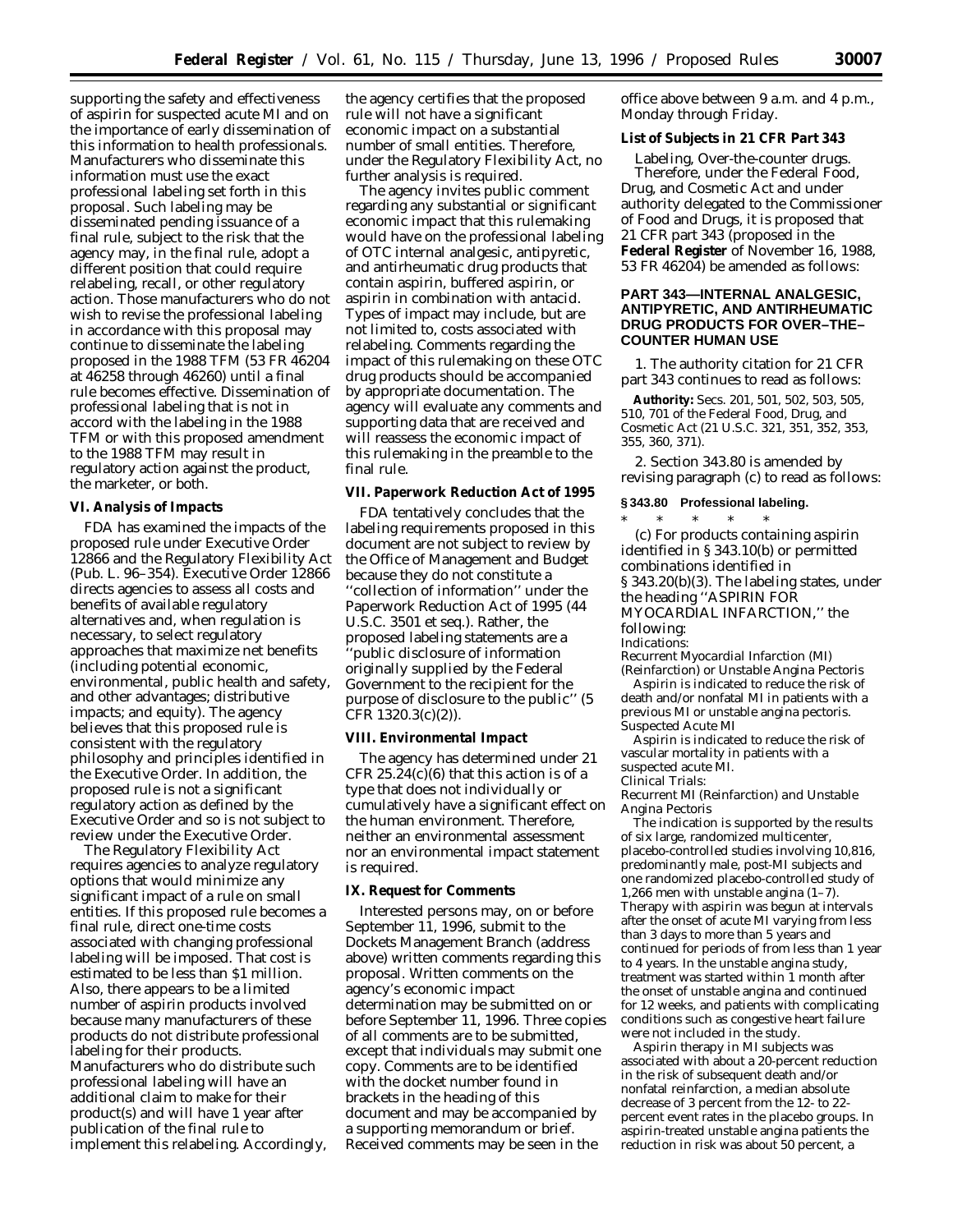reduction in the event rate of 5-percent from the 10-percent rate in the placebo group over the 12-weeks of the study.

Daily dosage of aspirin in the post-MI studies was 300 milligrams in one study and 900 to 1,500 milligrams in five studies. A dose of 325 milligrams was used in the study of unstable angina. *Suspected Acute MI*

The use of aspirin in patients with a suspected acute MI is supported by the results of a large, multicenter 2 x 2 factorial study of 17,187 subjects with suspected acute MI (8). Subjects were randomized within 24 hours of the onset of symptoms so that 8,587 subjects received oral aspirin (162.5 milligrams, enteric-coated) daily for 1 month (the first dose crushed, sucked, or chewed) and 8,600 received oral placebo. Of the subjects, 8,592 were also randomized to receive a single dose of streptokinase (1.5 million units) infused intravenously for about 1 hour, and 8,595 received a placebo infusion. Thus, 4,295 subjects received aspirin plus placebo, 4,300 received streptokinase plus placebo, 4,292 received aspirin plus streptokinase, and 4,300 received double placebo.

Vascular mortality (attributed to cardiac, cerebral, hemorrhagic, other vascular, or unknown causes) occurred in 9.4 percent of the subjects in the aspirin group and in 11.8 percent of the subjects in the oral placebo group in the 35-day followup. This represents an absolute reduction of 2.4 percent in the mean 35-day vascular mortality attributable to aspirin and a 23 percent reduction in the odds of vascular death  $(2p < 0.00001)$ .

Significant absolute reductions in mortality and corresponding reductions in specific clinical events favoring aspirin were found for reinfarction (1.5 percent absolute reduction, 45 percent odds reduction, 2p < 0.00001), cardiac arrest (1.2 percent absolute reduction, 14.2 percent odds reduction, 2p < 0.01), and total stroke (0.4 percent absolute reduction, 41.5 percent odds reduction, 2p < 0.01). The effect of aspirin over and above its effect on mortality was evidenced by small, but significant, reductions in vascular morbidity in those subjects who were discharged.

The beneficial effects of aspirin on mortality were present with or without streptokinase infusion. Aspirin reduced vascular mortality from 10.4 to 8.0 percent for days 0 to 35 in subjects given streptokinase and reduced vascular mortality from 13.2 to 10.7 percent in subjects given no streptokinase.

The effects of aspirin and thrombolytic therapy with streptokinase in this study were approximately additive. Subjects who received the combination of streptokinase infusion and daily aspirin had significantly lower vascular mortality at 35 days than those who received either active treatment alone (combination 8.0 percent, aspirin 10.7 percent, streptokinase 10.4 percent, and no treatment 13.2 percent). While this study demonstrated that aspirin has an additive benefit in patients given streptokinase, there is no reason to restrict its use to that specific thrombolytic. *Adverse Reactions*:

*Gastrointestinal Reactions*

Doses of 1,000 milligrams per day of aspirin caused gastrointestinal symptoms and bleeding that in some cases were clinically significant. In the Aspirin Myocardial Infarction Study (AMIS) (4) with 4,500 postinfarction subjects, the percentage incidences of gastrointestinal symptoms for the aspirin (1,000 milligrams of a standard, solid-tablet formulation) and placebo-treated subjects, respectively, were: Stomach pain (14.5 percent, 4.4 percent); heartburn (11.9 percent, 4.8 percent); nausea and/or vomiting (7.6 percent, 2.1 percent); hospitalization for gastrointestinal disorder (4.8 percent, 3.5 percent). Symptoms and signs of gastrointestinal irritation were not significantly increased in subjects treated for unstable angina with 325 milligrams buffered aspirin in solution. *Bleeding*

In the AMIS and other trials, aspirintreated subjects had increased rates of gross gastrointestinal bleeding. In the ISIS–2 study (8), there was no significant difference in the incidence of major bleeding (bleeds requiring transfusion) between 8,587 subjects taking 162.5 milligrams aspirin daily and 8,600 subjects taking placebo (31 versus 33 subjects). There were five confirmed cerebral hemorrhages in the aspirin group compared with two in the placebo group, but the incidence of stroke of all causes was significantly reduced from 81 to 47 for the placebo versus aspirin group (0.4 percent absolute change). There was a small and statistically significant excess (0.6 percent) of minor bleeding in people taking aspirin (2.5 percent for aspirin, 1.9 percent for placebo). No other significant adverse effects were reported.

(Other applicable warnings related to the use of aspirin as described in § 343.50(c) may also be included here.)

*Cardiovascular and Biochemical*

In the AMIS trial (4), the dosage of 1,000 milligrams per day of aspirin was associated with small increases in systolic blood pressure (BP) (average 1.5 to 2.1 millimeters  $Hg$ ) and diastolic BP (0.5 to 0.6 millimeters Hg), depending upon whether maximal or last available readings were used. Blood urea nitrogen and uric acid levels were also increased, but by less than 1.0 milligram percent.

Subjects with marked hypertension or renal insufficiency had been excluded from the trial so that the clinical importance of these observations for such subjects or for any subjects treated over more prolonged periods is not known. It is recommended that patients placed on long-term aspirin treatment, even at doses of 160 milligrams per day, be seen at regular intervals to assess changes in these measurements. *Sodium in Buffered Aspirin for Solution Formulations*:

One tablet daily of buffered aspirin in solution adds 553 milligrams of sodium to that in the diet and may not be tolerated by patients with active sodium-retaining states such as congestive heart or renal failure. This amount of sodium adds about 30 percent to the 70- to 90-milliequivalent intake suggested as appropriate for dietary treatment of essential hypertension in the ''1984 Report of

the Joint National Committee on Detection, Evaluation, and Treatment of High Blood Pressure'' (9).

*Dosage and Administration*: *Recurrent MI (Reinfarction) and Unstable Angina Pectoris*

Although most of the studies used dosages exceeding 300 milligrams, two trials used only 300 milligrams, and pharmacologic data indicate that this dose inhibits platelet function fully. Therefore, 300 milligrams or a conventional 325 milligram aspirin dose is a reasonable, routine dose that would minimize gastrointestinal adverse reactions. This use of aspirin applies to both solid, oral dosage forms (buffered and plain aspirin) and buffered aspirin in solution. *Suspected Acute MI*

The recommended dose of aspirin to treat suspected acute MI is 160 to 162.5 milligrams taken as soon as the infarct is suspected and then daily for at least 30 days. (One-half of a conventional 325-milligram aspirin tablet or two 80- or 81-milligram aspirin tablets may be taken.) This use of aspirin applies to both solid, oral dosage forms (buffered, plain, and enteric-coated aspirin) and buffered aspirin in solution. If using a solid dosage form, the first dose should be crushed, sucked, or chewed. After the 30-day treatment, physicians should consider further therapy based on the labeling for dosage and administration of aspirin for prevention of recurrent MI (reinfarction).

(1) Elwood, P. C. et al., ''A Randomized Controlled Trial of Acetylsalicylic Acid in the Secondary Prevention of Mortality from Myocardial Infarction,'' *British Medical Journal*, 1:436–440, 1974.

(2) The Coronary Drug Project Research Group, ''Aspirin in Coronary Heart Disease,'' *Journal of Chronic Diseases*, 29:625–642, 1976.

(3) Breddin, K. et al., ''Secondary Prevention of Myocardial Infarction: A Comparison of Acetylsalicylic Acid, Phenprocoumon or Placebo,'' *Homeostasis*, 470:263–268, 1979.

(4) Aspirin Myocardial Infarction Study Research Group, ''A Randomized, Controlled Trial of Aspirin in Persons Recovered from Myocardial Infarction,'' *Journal of the American Medical Association*, 243:661–669, 1980.

(5) Elwood, P. C., and P. M. Sweetnam, ''Aspirin and Secondary Mortality After Myocardial Infarction,'' *Lancet*, II:1313–1315, December 22–29, 1979.

(6) The Persantine-Aspirin Reinfarction Study Research Group, ''Persantine and Aspirin in Coronary Heart Disease,'' *Circulation*, 62:449–461, 1980.

(7) Lewis, H. D. et al., ''Protective Effects of Aspirin Against Acute Myocardial Infarction and Death in Men with Unstable Angina, Results of a Veterans Administration Cooperative Study,'' *New England Journal of Medicine*, 309:396–403, 1983.

(8) ISIS–2 (Second International Study of Infarct Survival) Collaborative Group, ''Randomized Trial of Intravenous Streptokinase, Oral Aspirin, Both, or Neither Among 17,187 Cases of Suspected Acute Myocardial Infarction: ISIS–2,'' *Lancet*, 2:349–360, August 13, 1988.